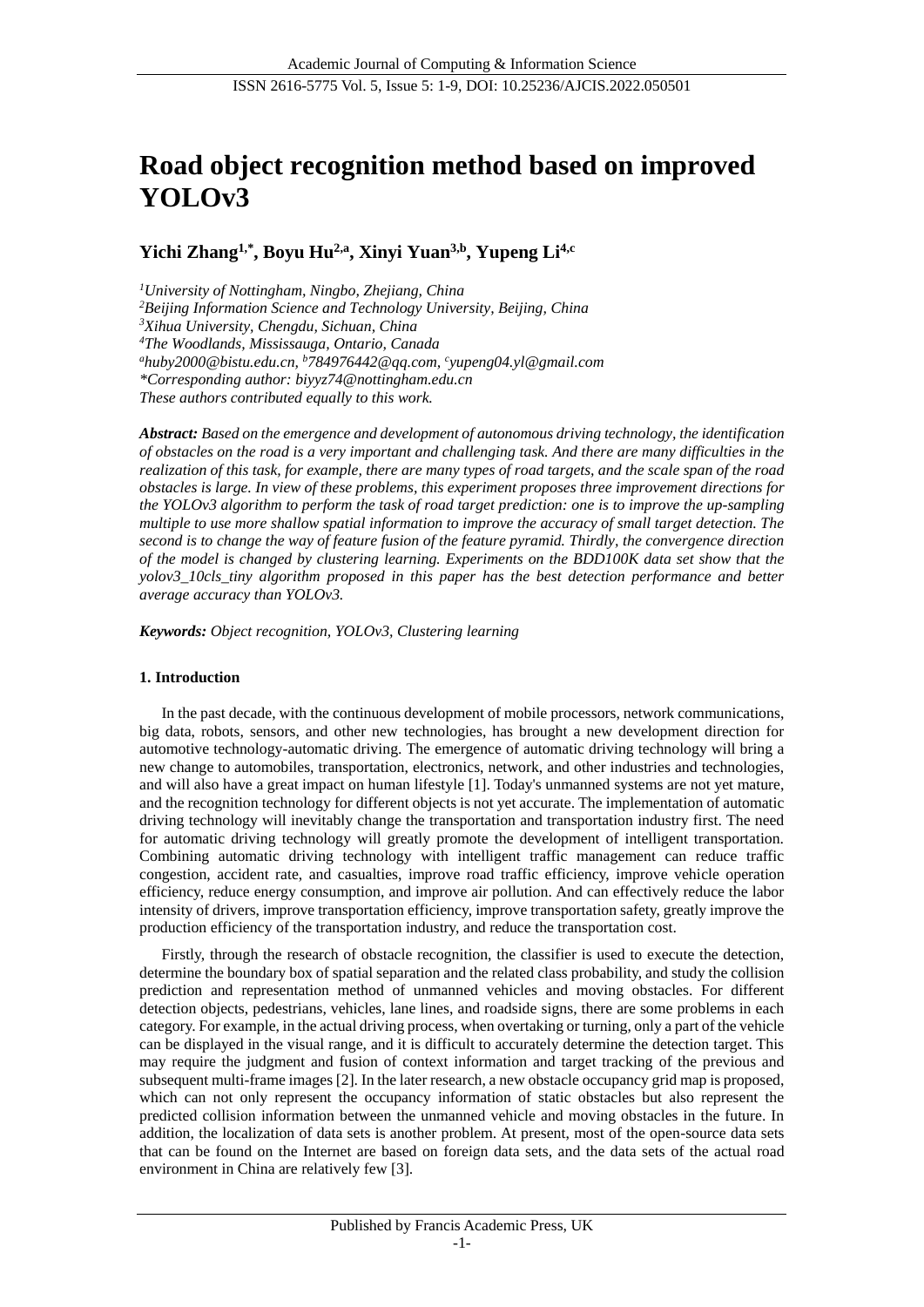Through the research on the collision avoidance method of moving obstacles of unmanned vehicles, an improvement of the searchable continuous domain is proposed, which linearly interpolates the grid and changes the search direction to a continuous arbitrary direction, which can solve the problem that the shortest path solved by the traditional algorithm in the grid graph is not optimal. Then a dynamic and static obstacle collision avoidance method of an unmanned vehicle based on this improved algorithm is studied, which realizes the safe and intelligent autonomous driving of unmanned vehicles in a dynamic environment [3]. Target detection algorithms based on deep learning can be roughly divided into two categories: one is SSD, YOLO, YOLOv2, and other single-channel network structures, which are fast enough in specific experiments, but easy to lose details, so the accuracy needs to be improved. The other is RCNN, faster-RCNN, RFCNN, and so on. Although this kind of network has enough accuracy in the experiment, it runs slowly and is difficult to meet the actual environment of automatic driving. By comparing different algorithms, it is found that YOLO imposes strong spatial constraints on bounding box prediction, and there are some similarities between YOLO and R-CNN. Each grid cell proposes potential bounding boxes and uses convolution features to score these boxes [2]. Other Fast Detectors Fast and Faster R-CNN focus on accelerating the R-CNN framework by sharing computations and using neural networks to propose regions rather than a selective search [4]. Although the RCNN algorithm has made great progress, its shortcomings are also obvious: the redundant calculation of the features of overlapping boxes (more than 2000 candidate boxes in an image) makes the detection speed of the whole network very slow (it takes about 14 S to detect an image using GPU). Compared to low resolutions, YOLOv2 operates as a cheap, fairly accurate detector, which makes it ideal for smaller GPUs, high frame rate video, or multiple video streams [5]. while YOLOv2 is the most advanced and fastest of other detection systems in various detection datasets, and can also run at a variety of image sizes. Compared to YOLOv3, it is comparable to the SSD variant in terms of average Ap metrics, but three times faster [6].

Through four indicators, this paper evaluates the improvement of the original model algorithm of YOLOv3, compares different algorithms, uses computer language to detect and distinguish different objects, constructs multi-scale feature expression, and especially puts forward three key improvement directions for the YOLOv3 algorithm to implement road target detection. Change the way of feature fusion of the feature pyramid, improve the accuracy by trying to sample, and combine three different methods. A new improved model is obtained. This paper introduces the technical route of the development of a target detection algorithm based on CNN: one-stage, two-stage, and two-stage detection algorithm including R-CNN and one-stage detection algorithm including YOLO [7]. Through the multi-scale target detection in this study, the comparison of different algorithms, the design of parallel branches with different parameters in the network, the construction of spatial pyramids, and the solution of the scale problem of target detection based on multi-scale features, whether there are over-fitting and under-fitting problems of different scale targets in the data set are discussed.

# **2. Related Works**

## *2.1. Two-stage target detection algorithm*

The two-stage detection algorithm divides the detection problem into two stages. Firstly, the candidate regions (region proposals) are generated, and then the candidate regions are classified (generally need to be refined). The typical representative of such algorithms is the R-CNN algorithm based on region proposals, such as R-CNN [8], SPPNet, Fast R-CNN [9], Faster R-CNN [10], FPN, R-FCN, etc. R-CNN is an early target detection algorithm using CNN. The idea is to use the selective search [11] to extract about 2000 preselection boxes, then resize them to a unified scale for CNN feature extraction, and finally classify them with FC.

Compared with RCNN, Fast R-CNN only needs one feature extraction of the whole image, and directly uses FC for classification and regression to realize end-to-end multi-task collaborative optimization. The specific process is to extract the feature map of the image through the Backbone network first; extract RoI features from features using the preselection box of selective search; transform RoI features into a fixed size by RoI Pooling; finally enter the classification and regression head for classification and regression. Fast R-CNN's RoI still searches through Selective Search, which is slower. Based on Fast R-CNN, RPN (Region Proposal Network) is proposed to automatically generate RoI, which greatly improves the efficiency of preselection box generation.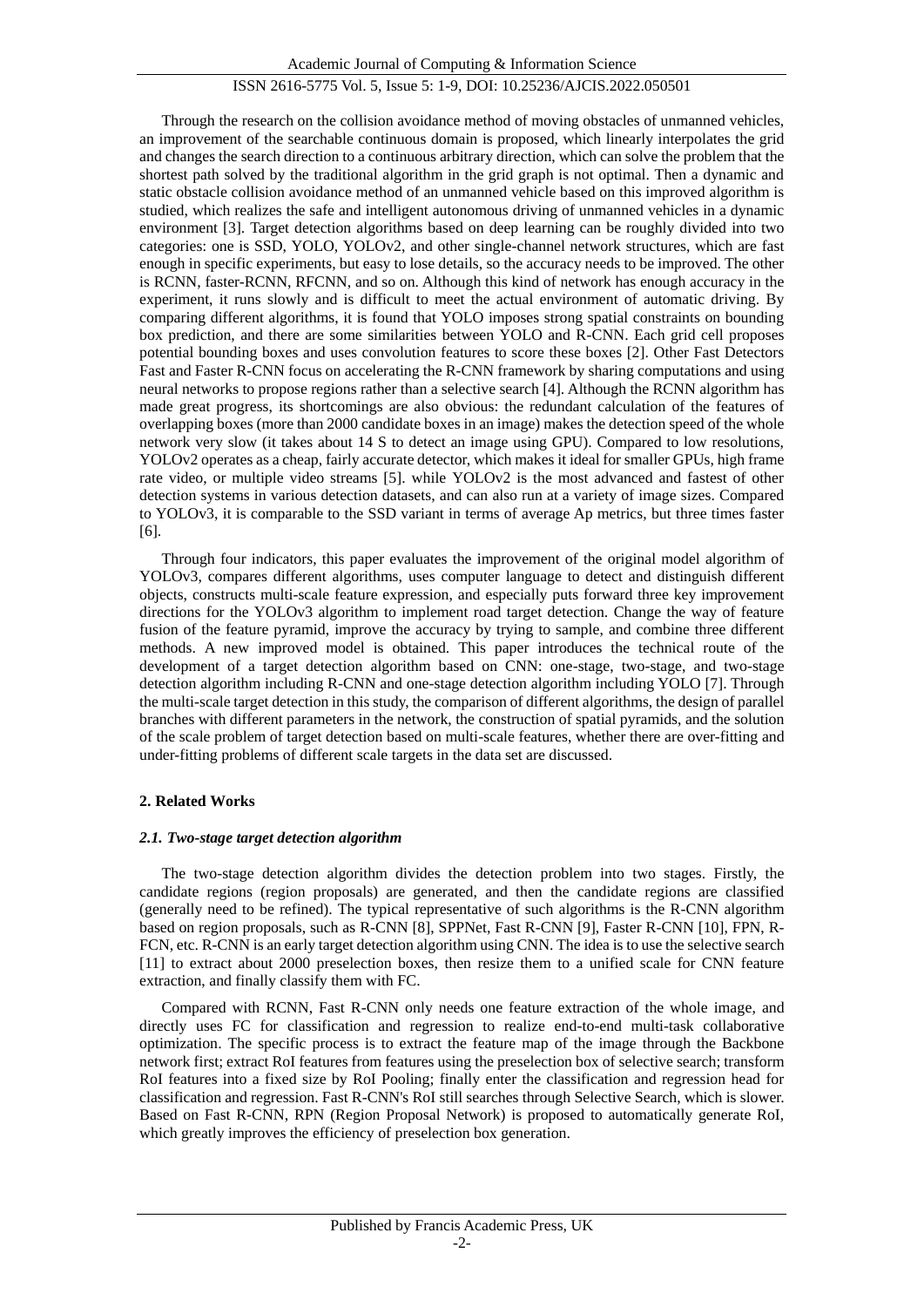### *2.2. One-stage target detection algorithm*

One-stage detection algorithm, which does not require the region proposal stage, directly generates the category probability and position coordinates of the object. After a single detection, the final detection results can be directly obtained, so it has a faster detection speed. Typical algorithms such as YOLO [12], SSD [13], and Retina-Net. The one-stage target detection algorithm eliminates the region proposal link of the two-stage method, that is, there is no pre-classification and regression process, directly divides the specific categories, and regresses the border.

The whole SSD network adopts the idea of one stage to improve the detection speed. The anchor's idea in Faster R-CNN is integrated into the network, the feature hierarchical extraction is performed, and the border regression and classification operations are calculated in turn, which can adapt to the training and detection tasks of multiple scale targets. RetinaNet directly completes the whole set of target detection tasks by the RPN network. Its network structure is actually that the FPN network extracts multiscale features, and then connects the detection head based on multi-scale features to predict the classification and location regression of the target.

YOLO target detection algorithm directly completes the prediction from feature to classification and regression. Classification and regression are realized by the same full connection layer. The object detection task is treated as a regression problem, and the coordinates of the bounding box, confidence, and class probabilities of objects in the box are obtained directly by all pixels of the whole image. Through YOLO, each image can be obtained by looking at what objects are in the image and where they are. As a representative of the one-stage detection algorithm, YOLOv3 [14] has the advantages of simple structure, good robustness, fast detection speed, and high detection accuracy. However, the recognition accuracy of small and medium targets is still not ideal.

#### *2.3. Road Object Detection*

To enhance the detection performance of small targets and improve the original SSD network structure, the research group of Southwest Jiaotong University introduced the improved SFPN network to load the SSD feature extraction network [15] and fused the feature pyramids with different scales and resolutions. The shallow and deep feature map receptive fields were fused to improve the detection performance of small targets, and then the classification and regression were performed to predict the targets. At the same time, in order to improve the overall network performance, ResNet50 is selected to replace VggNet16 [16] as the main feature extraction network of the improved model, deepening the number of network layers and improving the performance.

Luo Jianhua proposed a small target detection method based on improved YOLOv3 [17]. Firstly, a new feature fusion structure is designed to reduce the miss rate of small targets, and the DIOU loss is used to improve the positioning accuracy. At the same time, the clustering algorithm in the YOLOv3 algorithm is improved. The K-means  $+$  + algorithm is used to improve the extraction of the center point of the cluster prior box, and a more suitable Anchor Box is selected to improve the average accuracy and speed of the detection.

Liu Yunxiang studied the structural reform and parameter tuning of the model and proposed an RF-YOLOv3 network model [18]. The algorithm uses the K-means clustering algorithm to determine the number of target candidate boxes and the dimension of the width-height ratio according to the inherent characteristics of the vehicle. Then, the model parameters are reset according to the clustering results, so that the RF-YOLOv3 network has certain pertinence in vehicle detection.

## **3. Method**

#### *3.1. YOLOv3 backbone structure*

Based on the feature pyramid, Yolov3 divides the input image into coarse, medium, and fine grids to realize the prediction of a large, medium, and small objects respectively. Each grid corresponds to an ROI area. If the center of an object just falls in this grid, the grid is responsible for predicting the object. If the size of the input picture is 416x416, the coarse, medium, and fine grid sizes are 13x13, 26x26, and  $52x52$  respectively. In this way, the length and width dimensions are scaled by 32, 16, and 8 times respectively, and these multiples are exactly the size of these ROIs.

The figure 1 is the overall structure of the YOLOv3 network, which can be seen in the figure: The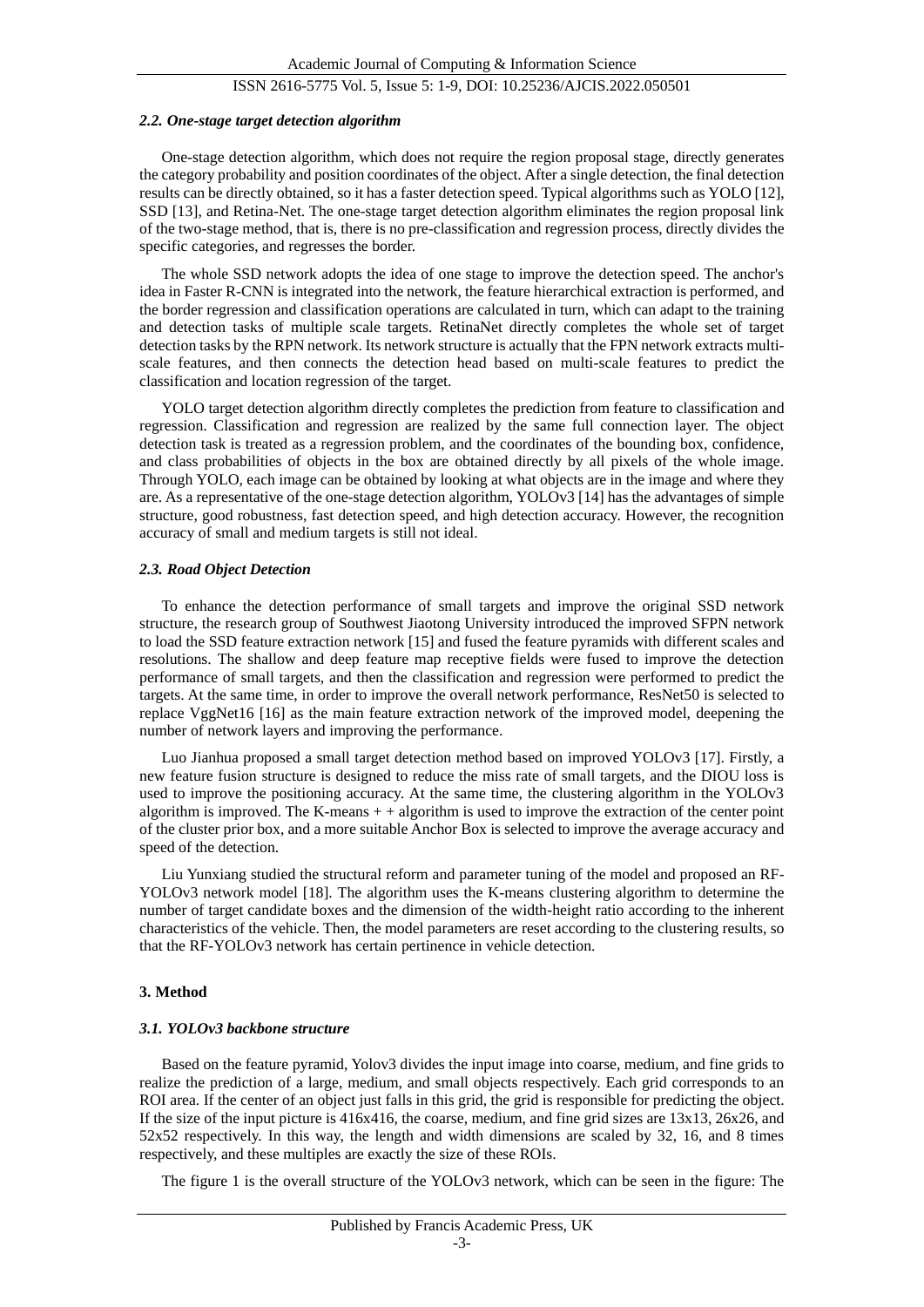input images with the size of 416x416 were entered into the Darknet-53 network to obtain three branches, which finally obtained three feature maps with different sizes after a series of operations such as convolution, up-sampling, and merging. The shapes are [13, 13, 255], [26, 26, 255] and [52, 52, 255].

# *3.2. Improvement of the algorithm*

The improvement of this paper mainly has three directions. One way is to try to improve the upsampling multiple to use more shallow spatial information to improve the accuracy of small target detection. Second, try to upgrade the feature pyramid to PaNet, adding a new sampling fusion process to improve performance. The third is to try to change the anchor hyper-parameter setting to the result of kmeans clustering on the data set.

Firstly, this paper attempts to use over-sampling to improve the sampling accuracy, because, in the case of over-sampling, every four times increase in the sampling frequency will increase the accuracy by one bit. So this paper attempts to change the third layer of the feature pyramid from the original 2 times sampling to 4 times sampling (yolov3\_10cls\_tiny). In addition, this paper attempts to upgrade the feature pyramid to PaNet, which adds a top-down fusion sampling process to the original feature pyramid structure to transfer shallow spatial information (yolov3\_10cls\_panet). PaNet can transmit the low-level information to the high-level, and reduce the convolution layers that the information flow from the highlevel to the low-level needs to pass through. It can also carry out RoI Pooling on multiple levels at the same time, and integrate the multi-level information to predict. In addition, this paper attempts to change the anchor hyper-parameter setting to the result of k-means clustering on the data set (\*\_anchor). At the same time, the three methods are combined to obtain a new improved model (yolov3\_10cls\_tiny\_anchor, yolov3\_10cls\_panet\_tiny).



*Figure 1: The improved YOLOv3 model*

## *3.3. Prediction of target bounding box*

In the three feature maps of YOLOv3 network, convolution prediction is performed by  $(4+1+c)\times k$ convolutional kernels of size 11, k is the number of predefined bounding box prior (k is 3 by default), c is the category number of predicted targets, among which 4k parameters are responsible for predicting the offset of target bounding boxes, k parameters are responsible for predicting the probability that targets are contained in the target boundary box, and ck parameters are responsible for predicting the probability that k preset boundary boxes correspond to c target categories.

Figure 2 below shows the prediction process of the target bounding box. The dotted rectangular box in the figure is the preset boundary box, and the solid rectangular box is the predicted boundary box calculated by the offset predicted by the network.

In the figure,  $(c_x, c_y)$  is the central coordinate of the preset boundary frame on the feature graph, and  $(p_w, p_y)$  is the width and height of the preset boundary frame on the feature graph.  $(t_x, t_y, t_w, t_h)$ are the center offset of boundary box predicted by network:  $(t_x, t_y)$  and width to height scaling ratio  $(t_w, t_h)$ .  $(b_x, b_y, b_w, b_h)$  is the prediction of the ultimate target boundary box, the conversion process from the preset boundary box to the final predicted boundary box is shown below:

$$
b_x = \sigma(t_x) + c_x
$$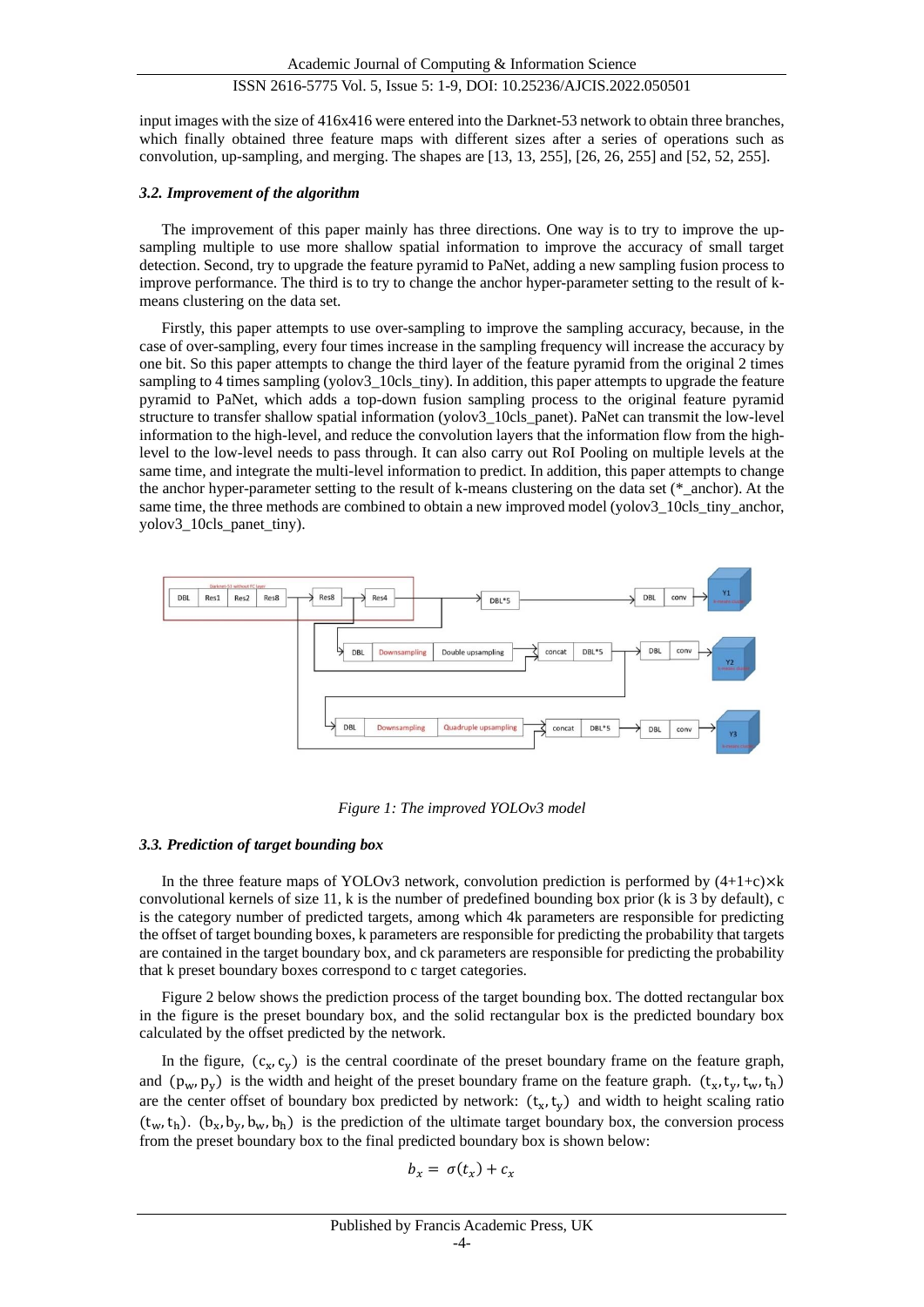$$
b_y = \sigma(t_y) + c_y
$$

$$
b_w = p_w e^{t_w}
$$

$$
b_h = p_h e^{t_h}
$$

In addition, the transformation of the process including  $\sigma(x)$  function is the sigmoid function, its purpose is to predict the offset and scaling to between 0 and 1 (this can be preset bounding box center Acoordinate is fixed in a cell, accelerate network convergence) [19].



*Figure 2: Bounding boxes with dimension priors and location prediction*

# *3.4. Loss function*

## *3.4.1. Fundamental loss function*

The primitive loss function of YOLOv3 is as follows, which is mainly divided into three parts: boundary frame coordinate loss, classification loss and confidence loss:

Boundary frame coordinate loss

$$
= \lambda_{obj} \times (2 - truth_w \times truth_h) \times \sum_{r \in (x, y, w, h)} (truth_r - predict_r)^2
$$

In the above formula,  $\lambda_{obj}$  represents the confidence to judge whether there are objects in the grid. In addition, similar to the bounding box coordinate Loss of YOLOv1, the Loss of  $(x, y, w, h)$  is calculated separately in YOLOv3 using the error square Loss function and then added together. In YOLOv1, the author takes the square root of width and height (w, h), to weaken the influence of boundary box size on loss value. In YOLOv3, the author did not take the method of square root but added a weight-related to the size of the object box, weight  $=2$  - relative area, value range  $(1-2)$ .

$$
Classification loss = \lambda_{obj} \times \sum_{r=0}^{k-1} ((r == truth_{class}) ? 1 : 0 - predict_{class_r})^2
$$

In the above formula, the error square loss function is used to calculate loss for the class.

Confidence loss =  $(truth_r - predict_r)^2$ 

The error square loss function is used in the above formula to calculate the loss of the confidence conf.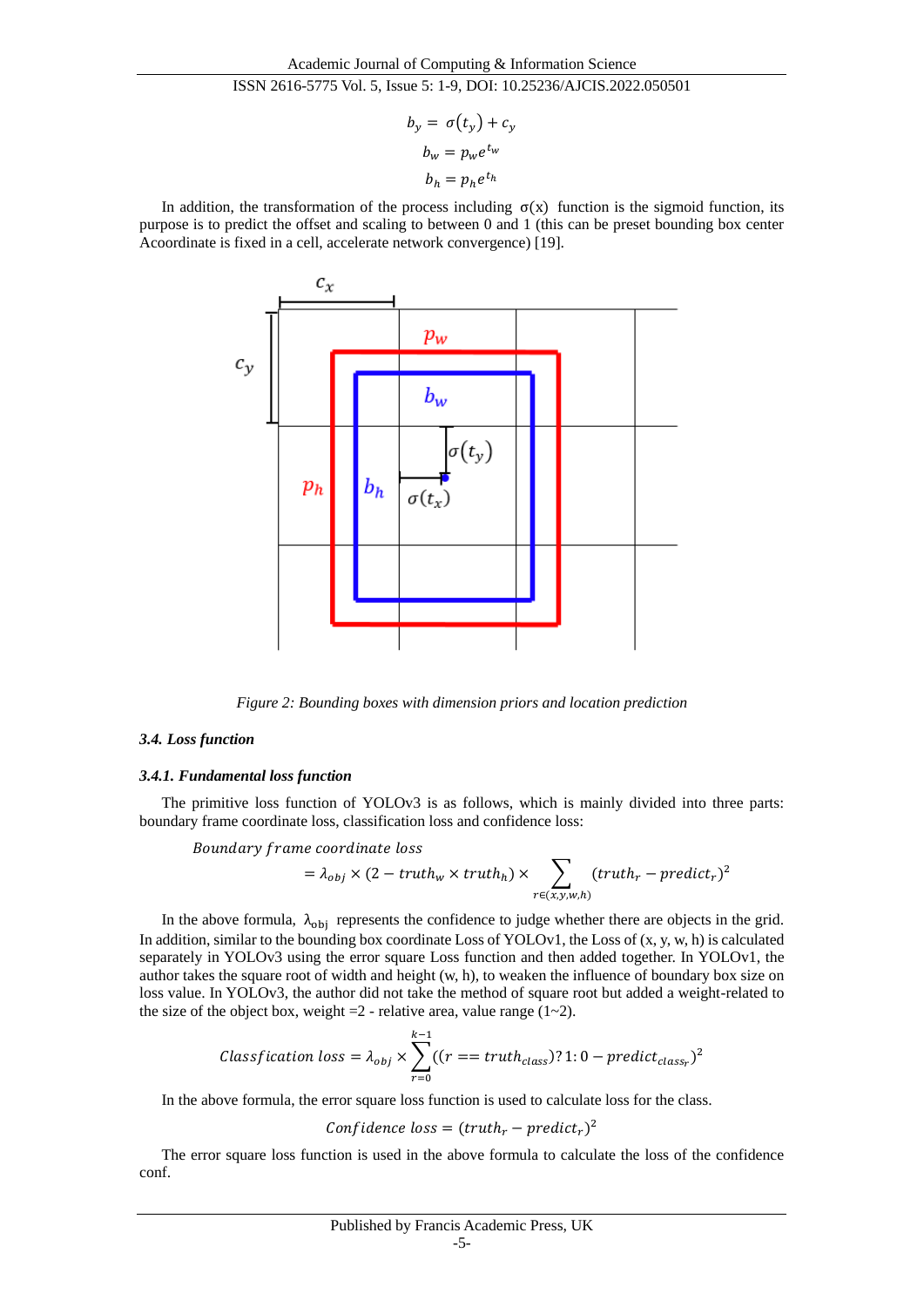### *3.4.2. Improved loss function*

At present, the mainstream boundary box optimization in target detection adopts BBox regression loss (MSE Loss, L1-Smooth Loss, etc.). These methods calculate the loss value by the "proxy attribute" of the detection frame--distance while ignoring the most significant property of the detection frame itself-  $-I<sub>o</sub>U<sub>1</sub>$ 

$$
IoU = \frac{Predict \cap GroundTruth}{Predict \cup GroundTruth}
$$

The IoU is not suitable as a loss function because it has two fatal drawbacks:

 When there is no overlap between the prediction box and the real box, the IoU value is 0, leading to the gradient of 0 during the optimization of the loss function, which means that the optimization cannot be done.

 Even if the prediction box and the real box overlap and have the same IoU value, the detection effect is quite different

In that situation, GIoU continues the good features of IoU and eliminates the fatal weaknesses of IoU, which not only focuses on overlapping areas, but also on non-overlapping areas, so it can better reflect the degree of overlap between the two.

GIoU's calculation is very simple for two bounding boxes A and B. It can be calculated by calculating its minimum convex set (the minimum bounding box surrounding A and B) C:

$$
GIoU = IoU - \frac{c - (A \cup B)}{c} \ [20]
$$

After introducing GIoU loss, the final loss function of this experiment is:  $Loss = GIoU loss + Classification loss + Confidence loss$ where GIoU loss is:

$$
GIoU loss = \lambda_{obj} \times (2 - \frac{GroundTruth_w \times GroundTruth_h}{width \times height}) \times (1 - GIoU)
$$

#### **4. Experiments**

### *4.1. Data Set*

The data set of this study comes from BDD100K [21] (A large-scare Diverse Driving Video Database), which is the largest public Driving data set with the most Diverse content released by the AI Lab of Berkeley University (BAIR) in May 2018. The BDD100K dataset contains 100,000 HD videos. BAIR researchers sampled key frames in the tenth second of each video and provided annotations for these key frames to help understand the diversity of data and object statistics in different scenes.

In this study, 3500 pieces were randomly selected as the training set and 500 pieces as the test set, so that the data set has the characteristics of complex background, multi-category and multi-scale.

We preprocessed the data before the experiment: Use the normalization method to scale the feature to a specific [0,1] interval by dividing the length and width of the image, and then adjust the annotation accordingly in the following format: category, center point x, y, w, h (where x, y, w, h are normalized fractions between 0 and 1).

#### *4.2. Evaluation Index*

In this paper, the evaluation indexes of the target detection model on the road mainly include mAP@0.5, precision, recall, and F1-score. The mAP@0.5 (mean average precision) is a very important measurement index, which is used to measure the performance of the target detection algorithm. From the perspective of the prediction results, the accuracy describes how many of the positive cases predicted by the two classifiers are true positive cases, that is, how many of the positive cases predicted by the two classifiers are accurate. The recall describes how many real instances in the test set are selected by the two classifiers from the perspective of real results, that is, how many real instances are recalled by the two classifiers. F1-score is an indicator used in statistics to measure the accuracy of the binary (or multitask binary) model. It also takes into account the accuracy and recall of the classification model.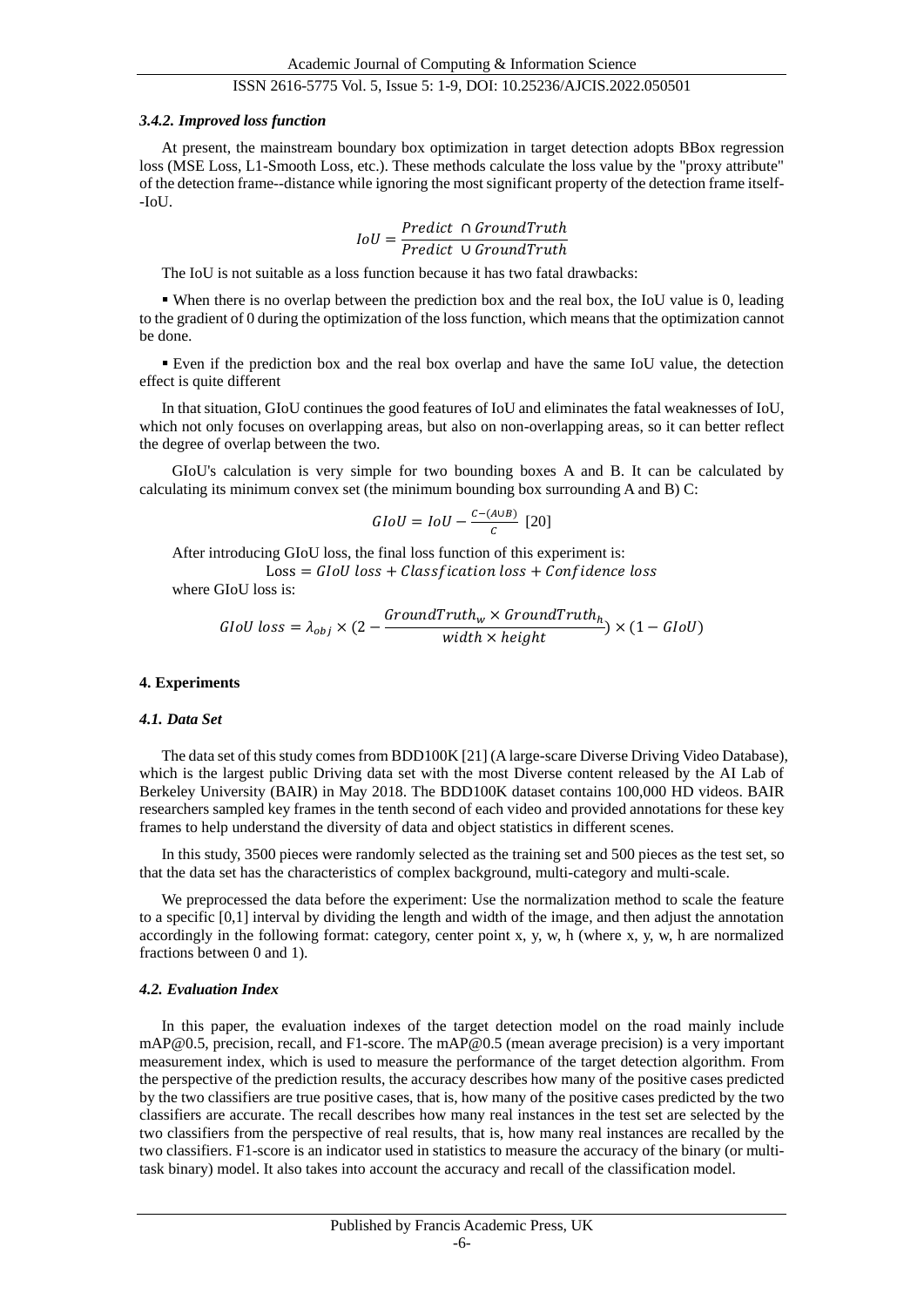## *4.3. Experimental Comparison of Different Improved Algorithms*

These modified algorithms are trained and tested with 100 iterations using the bdd100k data set. According to the table, yolov3\_10cls\_tiny achieved 45.7% precision and 36.8% mAP, which is superior to all other improvements in accuracy.

|                          | precision | recall | mAP@0.5 | F <sub>1</sub> -score |
|--------------------------|-----------|--------|---------|-----------------------|
| volov3 10cls             | 0.424     | 0.403  | 0.345   | 0.409                 |
| yolov3_10cls_anchor      | 0.369     | 0.411  | 0.327   | 0.387                 |
| yolov3_10cls_tiny        | 0.457     | 0.4    | 0.368   | 0.422                 |
| yolov3_10cls_tiny_anchor | 0.417     | 0.429  | 0.364   | 0.417                 |
| yolov3_10cls_panet       | 0.403     | 0.395  | 0.325   | 0.395                 |
| yolov3_10cls_panet_tiny  | 0.405     | 0.346  | 0.321   | 0.369                 |

*Table 1: Comparison of experimental results of different improved algorithms*

From table 1, the precision, recall, mAP, and F1-scores were all around 0.3 to 0.4 or  $\sim$ 30% to  $\sim$ 40%. In the precision category, yolov3 10cls tiny had the most precision whereas the yolov3 10cls anchor was the least precise model. As the precision value gets higher, this means that out of the machine's predictions, a higher amount is what we desire was detected by the model. yolov3\_10cls\_tiny\_anchor had the highest recall score and yolov3\_10cls\_panet\_tiny had the lowest amount of recalls. This shows that yolov3 10cls tiny anchor has a higher percentage of recalling the correct total amount of objects in each photo.

According to figure 3, the highest mean Average Precision score is yolov3\_10cls\_tiny and the lowest is yolov3 10cls panet tiny. Finally, the highest F1-score was yolov3 10cls tiny and on the contrary, yolov3 10cls panet tiny had the lowest score. From this result we can conclude that if we change yolov3\_10cls\_anchor to k-means gathered data, the precision value would decrease while the recall value increases. However, yolov3\_10cls\_tiny would raise the overall object detection of yolov3 whereas, the structure of yolov3\_10cls\_panet would have a lower score in every category. In this scenario, we want to detect all everything such as the road, cars, humans, and traffic signs, that is within the dataset which means we want both a high recall and precision rate. This means that the model yolov3 10cls tiny qualifies for this scenario the most as it has a high recall rate, high precision rate, high mAP@0.5, and high F1-score.



*Figure 3: Performance comparison of different improved models*

Figure 4 is the effect detection diagram of YOLOv3\_10cls algorithm and YOLOv3\_10cls\_tiny algorithm. It can be seen that YOLOv3\_10cls has missed detection for occluded pedestrian and vehicle targets. Missing detection also occurred for smaller pedestrian and vehicle targets YOLOv3\_10cls in the distance. YOLOv3\_10cls\_tiny algorithm can correctly detect the traveler and vehicle targets without missing detection, and the detection effect is better than YOLOv3\_10cls algorithm. It can be seen that the improved YOLOv3\_10cls\_tiny algorithm has better accuracy in target recognition and fewer missed detections.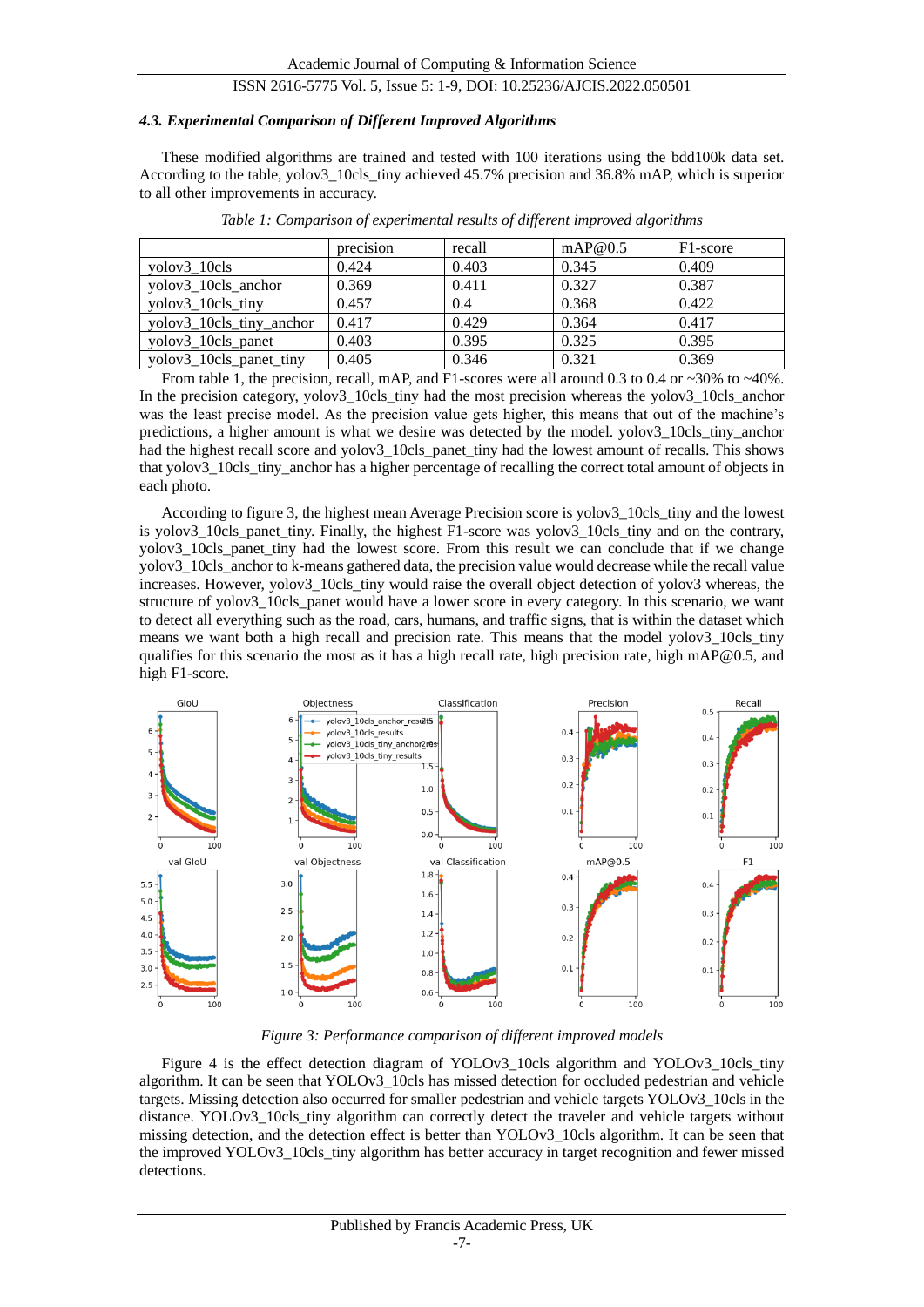

*Figure 4: Comparison of YOLOv3 \_ 10cls and YOLOv3 \_ 10cls \_ tiny detection results*

# **5. Conclusion**

In this paper, an improved algorithm based on YOLOv3 is proposed to solve the problems of poor stability and insufficient generalization ability in pedestrian and vehicle detection of traditional feature extraction algorithms in the neighborhood of road target detection, which leads to inaccurate pedestrian and vehicle detection or missing detection. This paper makes a variety of improvements to YOLOv3, including trying to use oversampling to improve sampling accuracy, that is, increasing the number of samplings in the third layer of the feature pyramid; upgrading the feature pyramid to PaNet, adding a new sampling fusion process to improve performance; try changing anchor hyperparameter settings to k-means clustering results on data sets. By comparing the three improvements, it is found that the improvement effect of trying to increase the sampling number of the third layer of the feature pyramid is the best, and YOLOv3\_10cls\_tiny is proposed. At the same time, we use GIoU as the loss function, because GIoU continues the good features of IoU and eliminates the fatal weaknesses of IoU, which not only focuses on overlapping areas but also on non-overlapping areas, so it can better reflect the degree of overlap between the two. Compared with other improved algorithms, YOLOv3\_10cls\_tiny has better average accuracy and higher F1-score than YOLOv3\_10cls\_panet and YOLOv3\_10cls\_anchor.

# **References**

*[1] Li, F. (2016) Talks About the Development and Future of Automatic Driving Technology. Heilongjiang Science and Technology Information, 16, 59.*

*[2] Redmon, J., Divvala, S., Girshick, R. and Farhadi, A. (2016) You Only Look Once: Unified, Real-Time Object Detection. In Proceedings of 2016 IEEE Conference on Computer Vision and Pattern Recognition (pp. 779-788). IEEE.*

*[3] Xin, Y. (2014) Research on Methods in Dynamic Obstacles Detection, Prediction and Avoidance of Autonomous Vehicles [Unpublished doctoral dissertation]. University of Science and Technology of China.*

*[4] Girshick, R.B. (2015) Fast R-CNN. arXiv. https://arxiv.org/abs/1504.08083.*

*[5] Redmon, J. and Farhadi, A. (2016) YOLO9000: Better, Faster, Stronger. arXiv. https://arxiv.org/ abs/1612.08242.*

*[6] Redmon, J. and Farhadi, A. (2018) YOLOv3: An Incremental Improvement. arXiv. https://arxiv.org /abs/1804.02767.*

*[7] Chen, K., Zhu, Z., Deng, X., Ma, C. and Wang, H. (2021) Overview of Deep Learning Research on Multi-scale Target Detection. Journal of Software, 32(4), 1201-1227.*

*[8] Girshick, R., Donahue, J., Darrell, T., & Malik, J. (2013). Rich feature hierarchies for accurate object detection and semantic segmentation. IEEE Computer Society.*

*[9] Girshick, R. (2015). Fast R-CNN. Computer Science.*